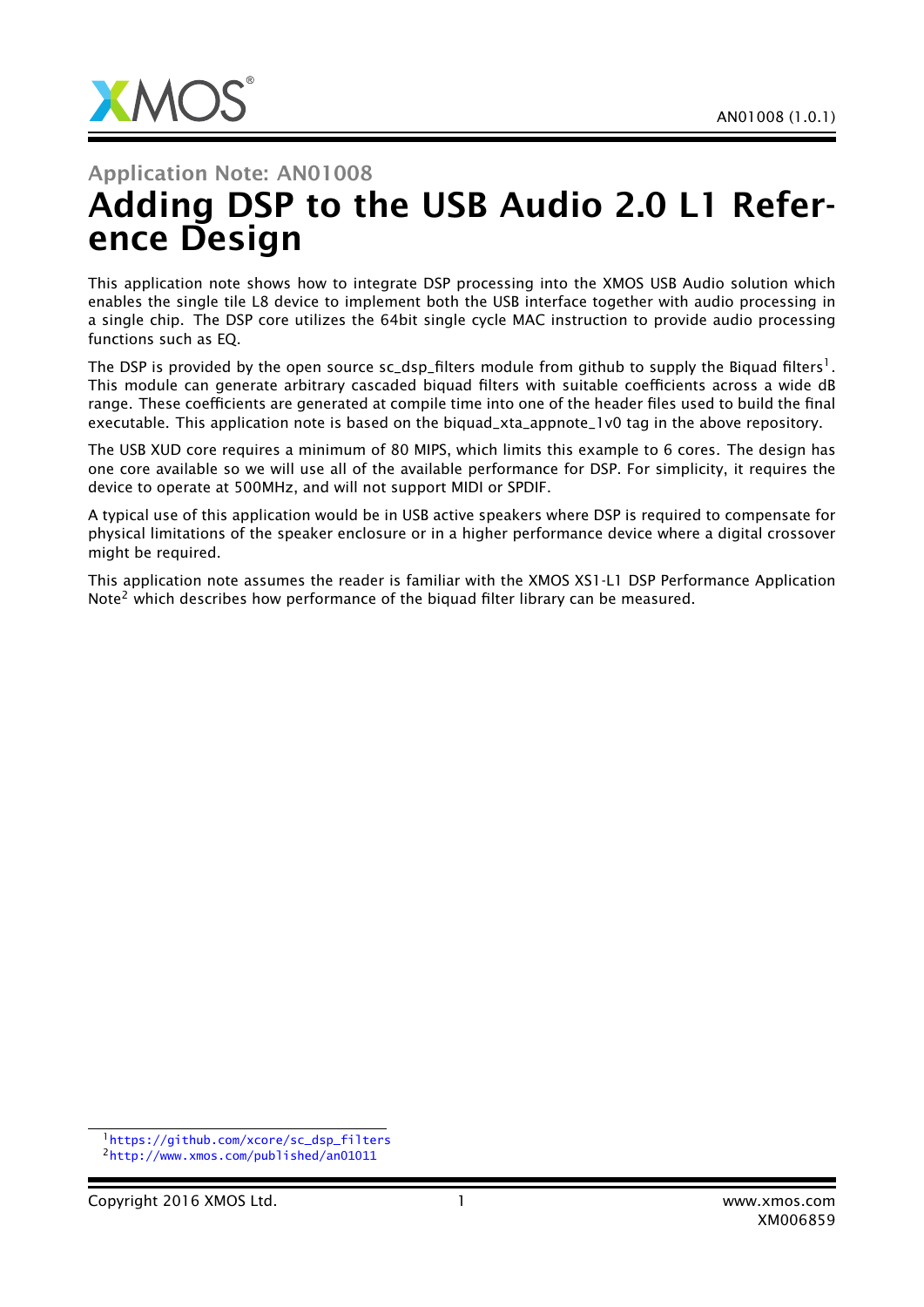

### 1 DSP functionality and performance overview

For audio processing, a single biquad filter can be used to provide a single frequency transformation function - e.g. a high shelf gain (treble boost), or a single peaking frequency function. Use of multiple cascaded filters can be used to produce more complex functions - such as a multi-band equalizer or a digital crossover.

The XS1-L architecture supports a single cycle 32\*32 MACC instruction producing a true 64 bit result which is ideal for fixed point DSP operation.

A single biquad filter requires 5 MACC operations. Around this are operations to load the coefficients to be applied and to check for overflow. From the open source XCore repository on Github, an optimised implementation in assembly is available in the sc\_dsp\_filters repository.

### 1.1 Building the DSP into the application

The DSP core can be added to the USB Audio reference design by splicing a new core between the decouple and audio cores

```
int main()
{
 chan c_sof;
 chan c_xud_out[NUM_EP_OUT]; /* Endpoint channels for XUD */
 chan c_xud_in[NUM_EP_IN];
 chan c_aud_ctl;
 chan c_aud_out;
 chan c_mix_out;
  .....
  {
    set_thread_fast_mode_on();
    dsp(c_mix_out, c_aud_out, p_button_a, p_button_b);
 }
  {
      thread_speed();
    /* Audio I/O (pars additional S/PDIF TX core) */
    audio(c_aud_out, null, null);
 }
  ....
```
Button A and B are the ports connected to the buttons on the USB Audio L1 Audio board.

The DSP function itself can be written in a separate file - example source code is in the appendix.

The core diagram representation of the application is shown in Figure [1:](#page-2-0)

The DSP core implementation is based on the mixer functionality from the USB Audio Multi-Channel design to buffer data between the decouple and audio cores. The USB Audio design has a very simple design for buffering data between decouple and output cores based on the audio data rate.

The audio core outputs a word to indicate it is ready to receive samples. The core talking to it responds with either a control token to indicate sample rate change, or with a handshake word back to indicate normal audio data. The audio core then sends 1 sample per input channel and receives one sample per output channel before doing the i/o operations with the ports.

As the DSP core sits between decouple and audio, it has to look like the audio core to decouple, and the decouple core to audio. This behaviour is very similar to the mixer in the USB Audio Multi-Channel design,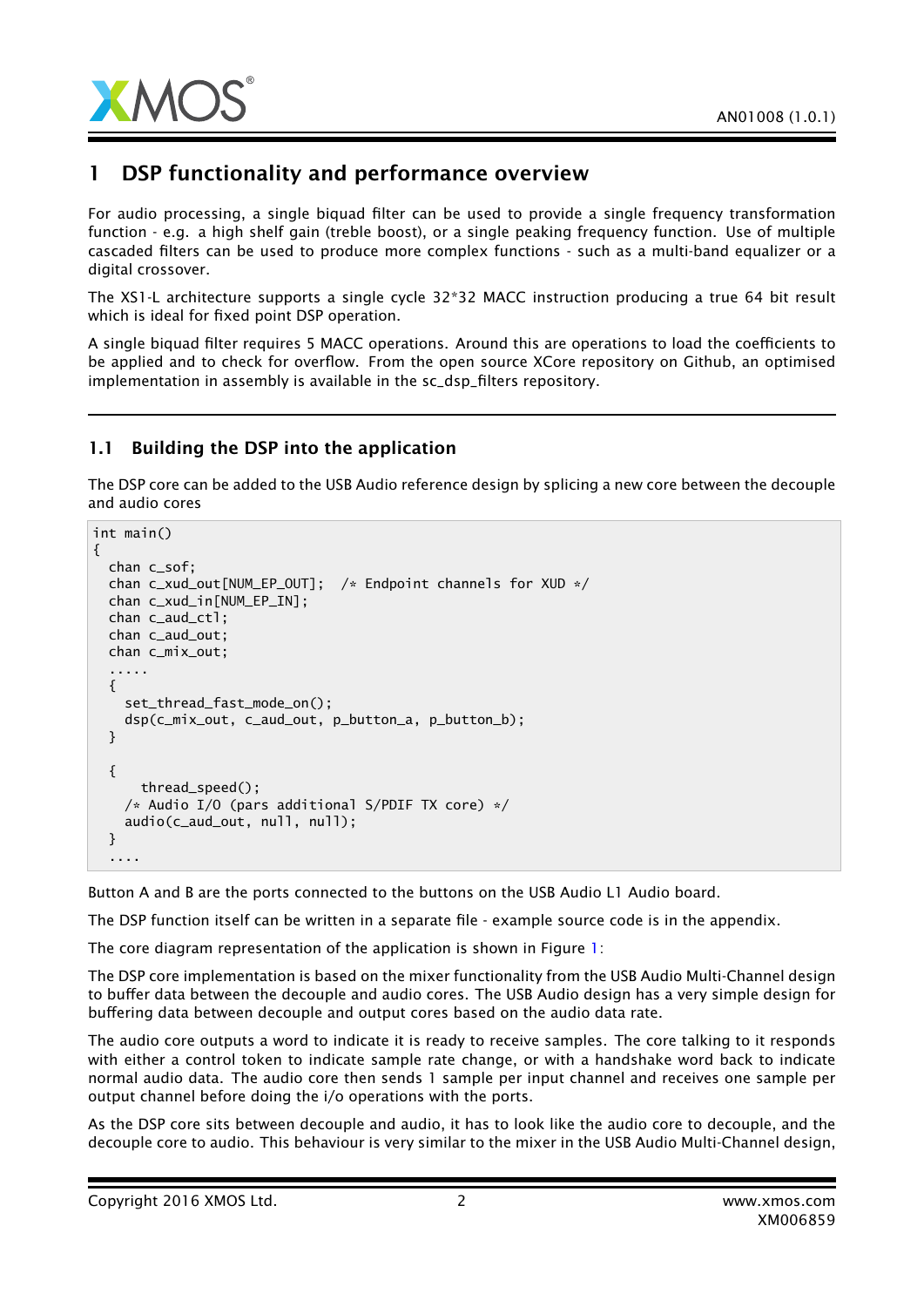



<span id="page-2-0"></span>Figure 1: L1 USB Audio software core diagram with DSP core

so the DSP core was based on this functionality.

In turn, it accepts the request for data from the audio core and passes it to decouple. It then handles the handshake from decouple and passes it back to audio. Samples are then passed and received as required, with the core buffering one sample per channel in each direction at any time. The DSP is applied to samples as they are received from decouple before being stored in the local core buffer.

DSP is only applied to data from host to the audio outputs (i.e. output channels), so only two channels have DSP applied. This affects how many filters will fit in a single core. There are a few instructions consumed for handling the incoming audio data, but this is minimal.

The DSP Application note<sup>3</sup> indicates the performance available in a device running 6 cores at 500MHz - with 80 MIPS per core and approx 2.5 MIPS required per biquad filter (or 5MIPS per stereo pair of channels), we could support 16 cascaded biquads per channel for a 2 channel design. This would allow very fine grained EQ or accurate tuning of the output response to suit a particular speaker application.

The example code below is based on using 4 cascaded biquad filters - this is plenty to demonstrate the effects clearly without overlap between the filters which may cause distortion.

<sup>3</sup><http://www.xmos.com/published/an01011>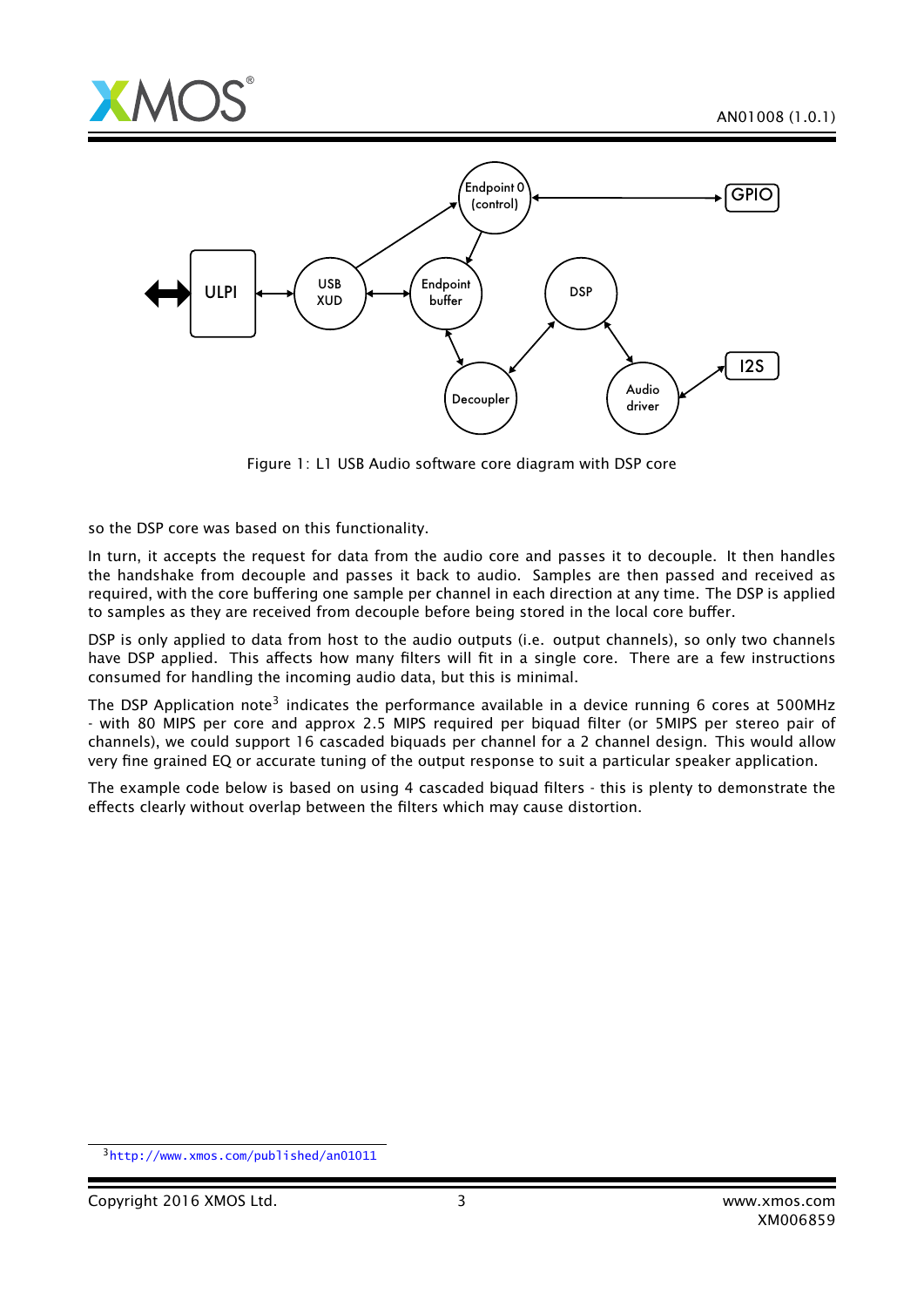

## 2 Sample application

As mentioned above, the appendix to this document includes the full source code for the DSP core to be included in the USB Audio L1 reference design. For this example some extra features have been added which make the effects of DSP clearly audible.

The coefficients used in the open source repository are computed using very basic algorithms - however custom coefficients created by a DSP expert could just as easily be used.

This code has been written to show what's possible with the XMOS L1 device. This includes live changing of EQ settings either through presets or changing the coefficients for a single filter. The DSP is configured always to be enabled, but with the following settings:

- Notional "off" 0dB response
- Bass boost (shelf filter below "min" frequency in Makefile)
- Treble boost (shelf filter above "max" frequency in Makefile)
- Bass boost, treble boost and peaking filters (as specified in Makefile)

The selection is switched using Button A which iterates over the above presets. Additionally, Button B can be used to independently select the amount of Bass boost (3 settings, cut, normal and boost).

For more details on the Biquad filters please consult the documentation supplied with the biquad module. ([https://github.com/xcore/sc\\_dsp\\_filters](https://github.com/xcore/sc_dsp_filters))

The values chosen in the above example are designed to create an easily audible effect so may cause distortion when playing loud tracks at full scale volume.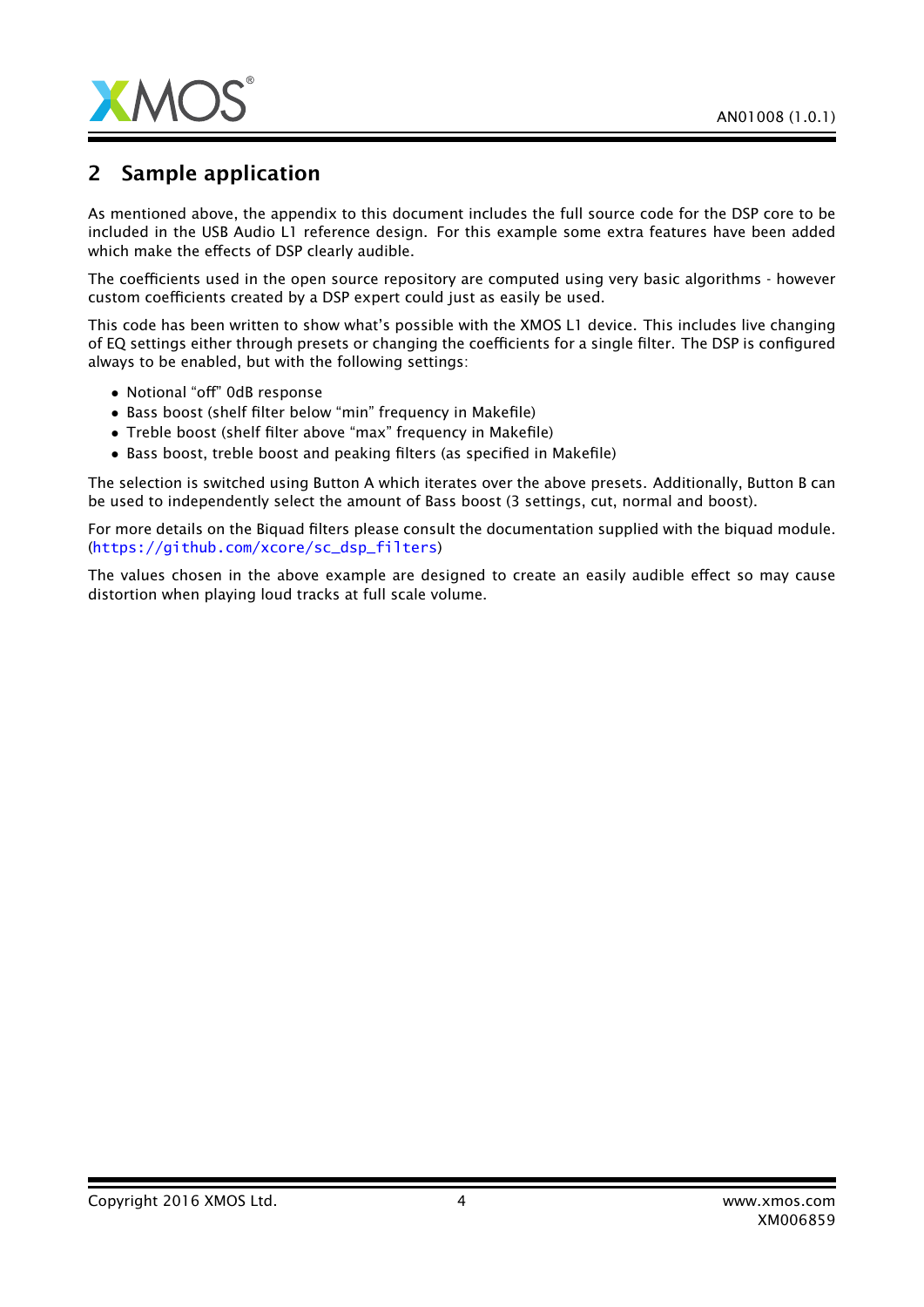

### 3 Measuring audio performance

Having built the application and flashed it onto the board, some measurements can be made using a spectrum analysis tool (such as the Spectra PC application). For the plots below, a test PC was setup playing a sweep sine wave (20Hz - 20kHz) with a baseline output level at -40dB through the XMOS USB audio device configured with a binary running the DSP code. The output from the USB Audio board was connected to an analogue input of a recording PC with an EMU-24k soundcard. Spectra was used to record the waveform using peak hold FFT to plot the frequency response. The output level set to -40dB to minimise any distortion introduced by clipping. The red line is a "peak hold" line from the swept input sine wave.

Throughout these tests the volume levels were left unchanged.

Firstly, let's check the frequency response in the default position. Although the biquad filters are enabled, they are configured to produce a flat frequency response:



Figure 2: Frequency response for neutral EQ setting

This looks pretty good, with a baseline of -40dB, although there is a rolloff below 50Hz. Next, pressing Button A once selects the Bass boost shelf filter, with a corner at 250Hz and a relative level of +10dB. This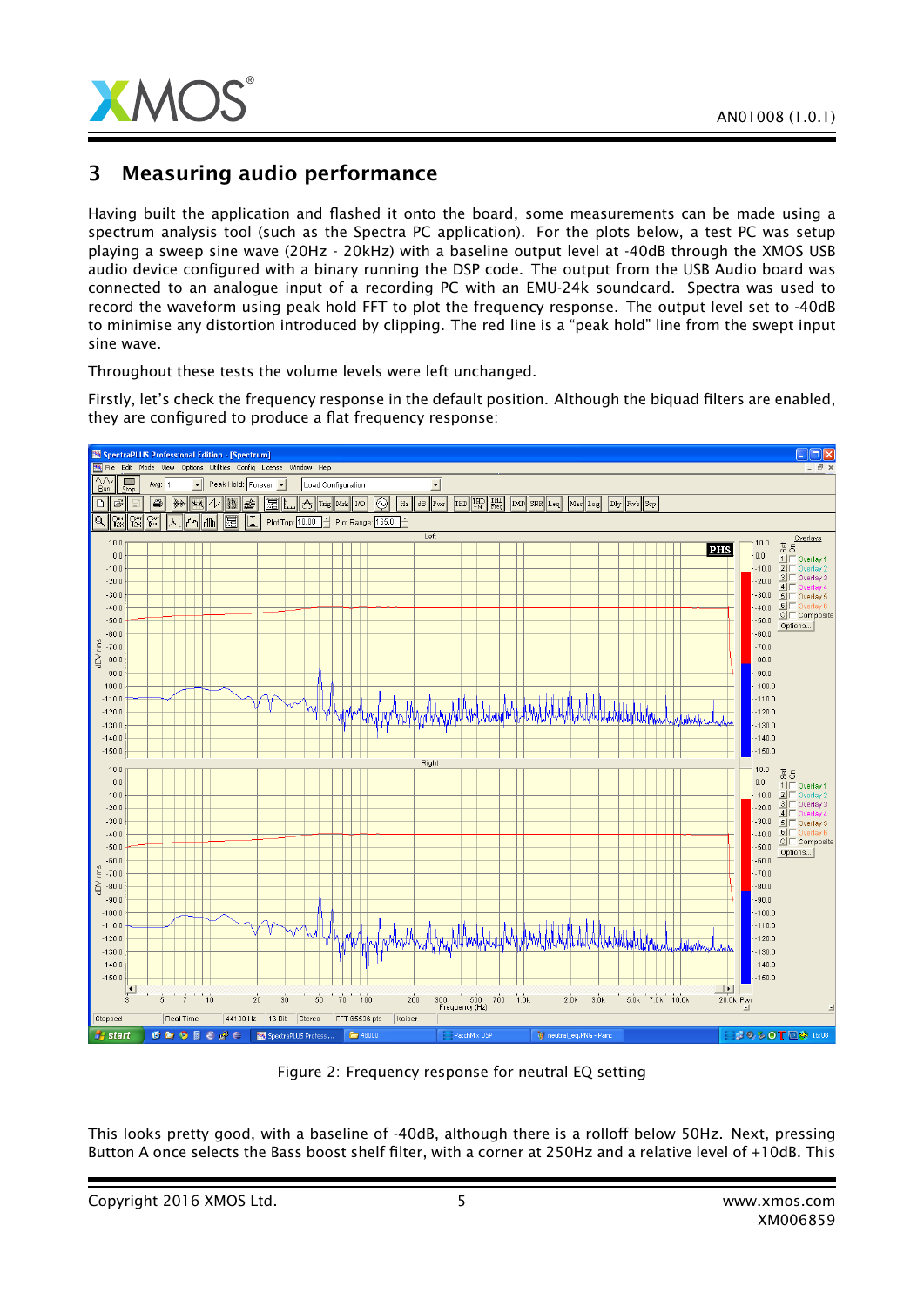

#### produces the following response:



Figure 3: Frequency response for bass boost EQ setting

Again, this looks a good match for our expectations with a boost below 250Hz and the same rolloff below 50Hz as the original trace. The third setting is treble boost only with a corner frequency of 2kHz and again a relative level of +10dB. This produces the following:

A further press of button A selects bass boost, treble boost and the peaking filters at 500Hz and 1000Hz:

The overlap of multiple filters makes calculating the overall response less straightforward.

### 3.1 Makefile

The following directories from sc\_dsp\_filters should be copied/cloned into the USB Audio source code directory:

- module\_cascading\_biquad
- build\_biquad\_coefficients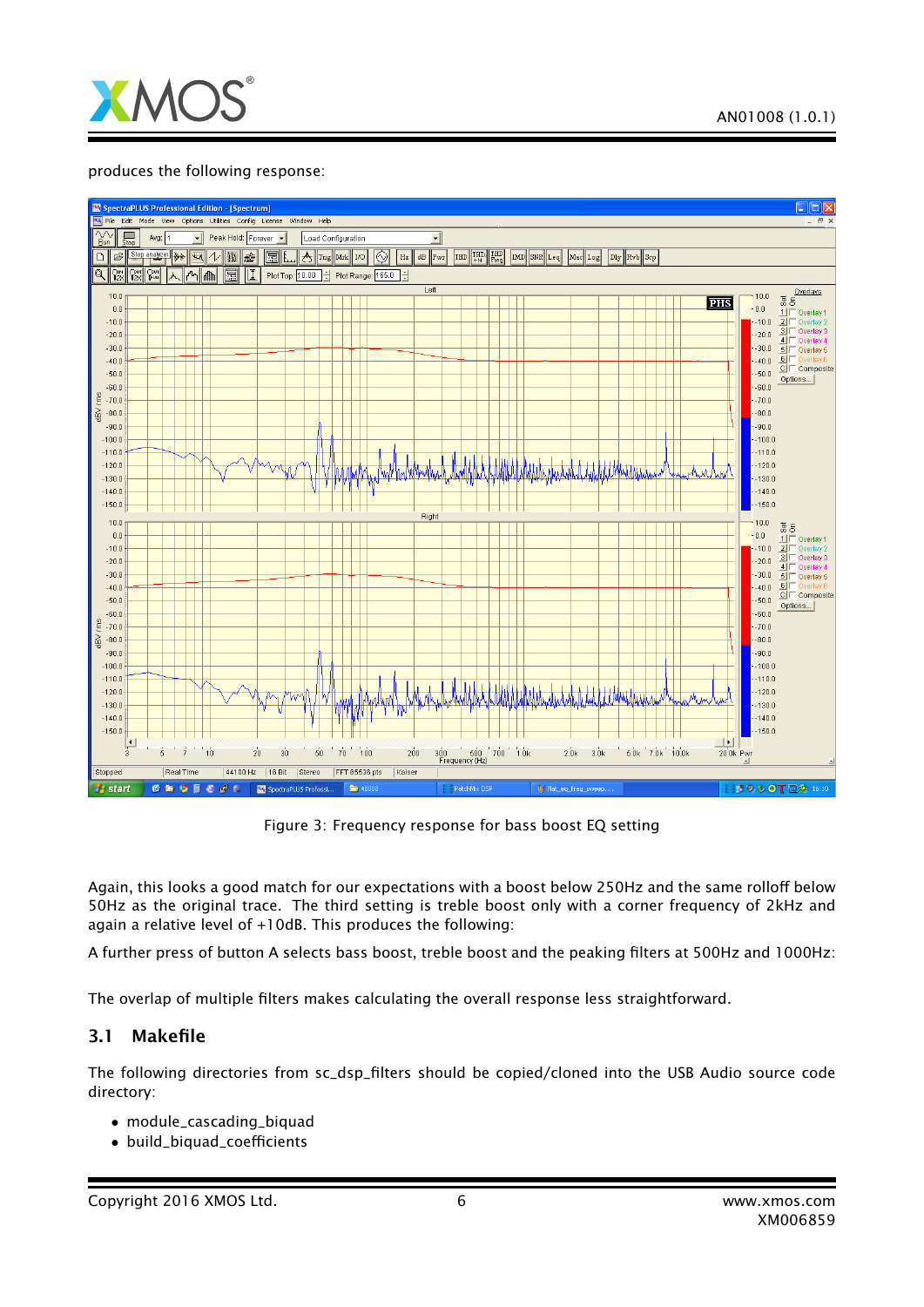



Figure 4: Frequency response for bass boost EQ setting

The Makefile in app\_usb\_aud\_l1 needs to be modified to generate the required coefficient files and to include the biquad module in the build.

The following section should be added, with "coefficients" also added to the "all" build targets:

```
coefficients:
    make -f ../build_biquad_coefficients/Makefile \
             FILTER='-min -20 -max 20 -step 1 -bits 27 -low 250 -high 2000
             -peaking 500 1 -peaking 1000 1' \setminusINCLUDEFILE=src/coeffs.h \
             XCFILE=src/coeffs.xc \
             CSVFILE=bin/response.csv
```

```
all: coefficients $(BIN_DIR)/usb_audio.xe
```
The above parameters will build a biquad cascade with 4 filters. More can be included by adding further parameters as required. For details of what the parameters describe, please consult the biquad.rst file included in the sc\_dsp\_filters/doc directory.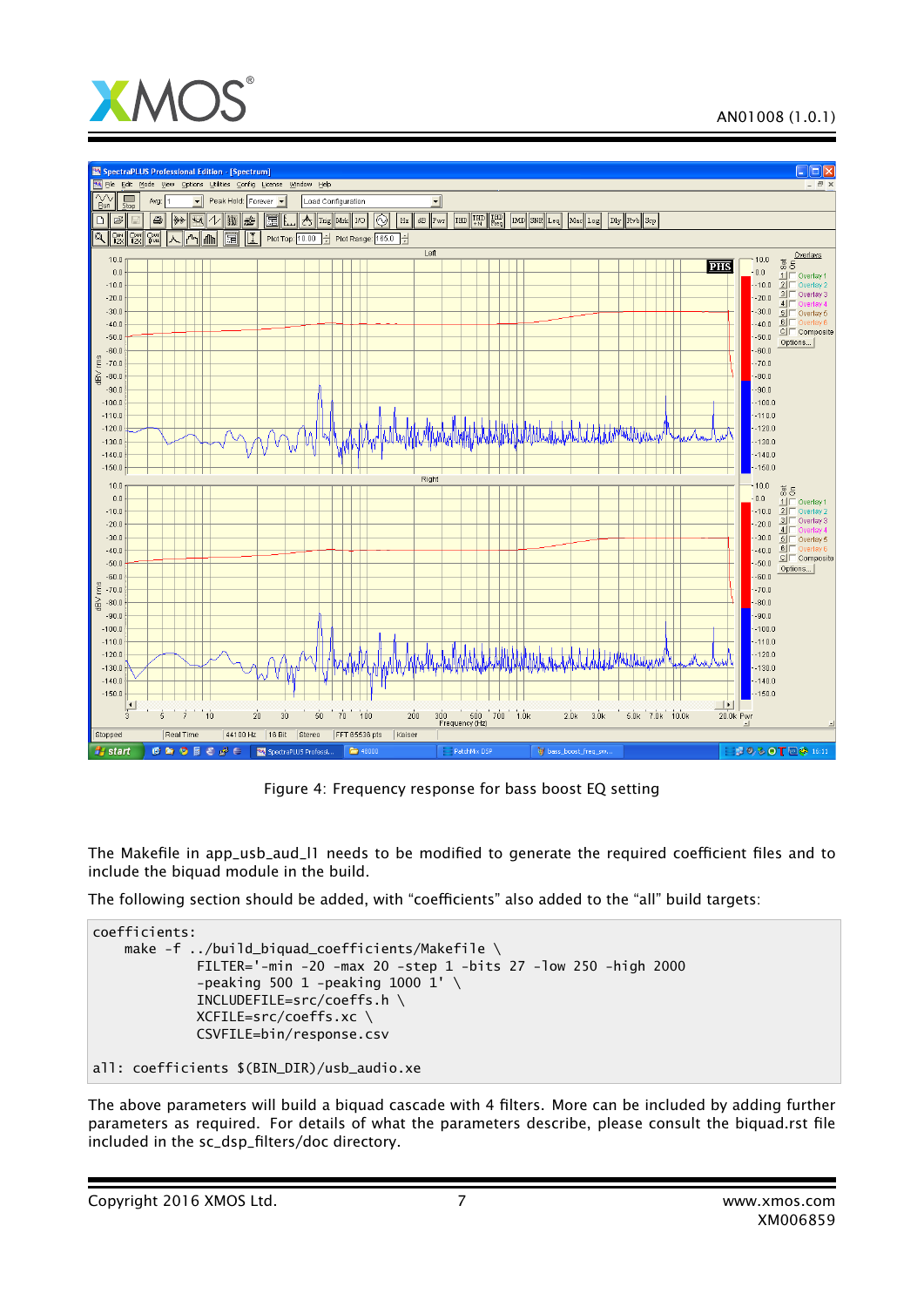



Figure 5: Frequency response for all filters

### 3.2 Source

From the timing analysis in the DSP component documentation, the rough rule of thumb is 5 MIPS/biquad filter for 48kHz, 2 channel audio. With a core speed of 80MIPS, this suggests up to 16 biquads per channel would be possible. The example Makefile above uses 4 to keep the effects easily audible while trying to minimise any distortion.

The core diagram Figure [1](#page-2-0) shows how the DSP core sits between the decouple and audio cores.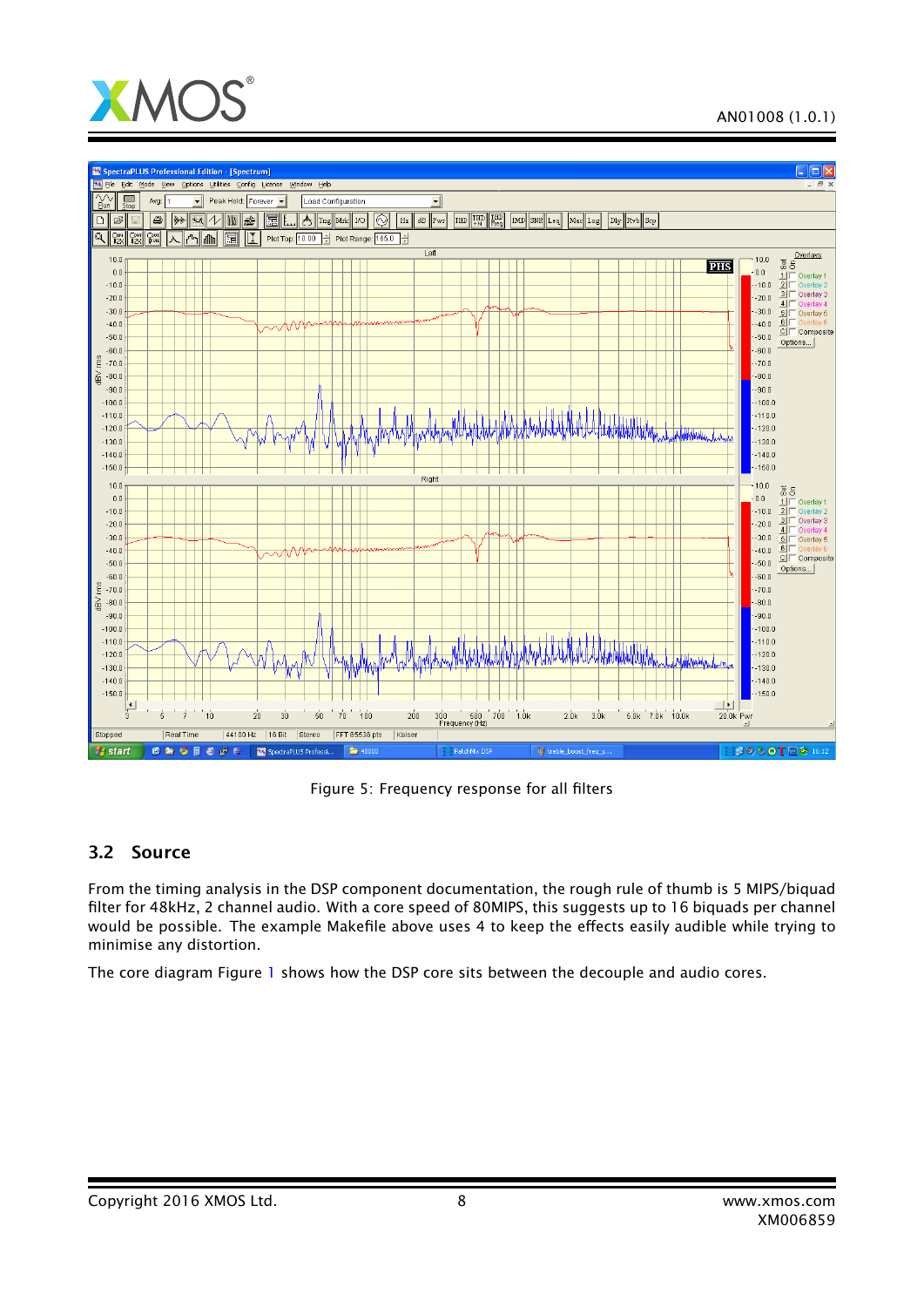

### 4 Conclusion

This application note demonstrates how it is straightforward to integrate code from the open source DSP libraries into a reference design and shows how quickly you can iterate through changes in DSP parameters with only a simple and quick recompilation of the code.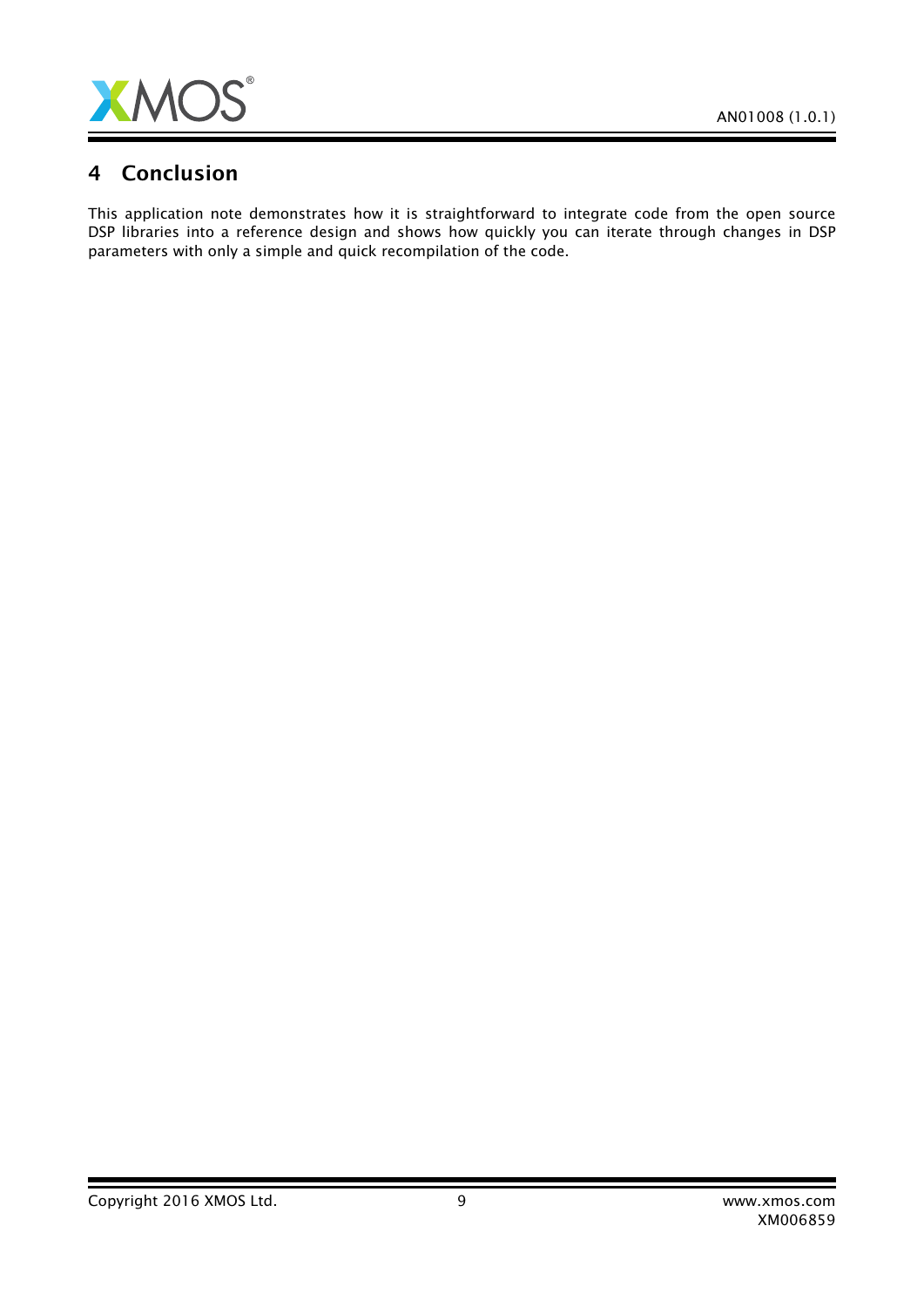

### APPENDIX A - DSP function source code

// DSP core.

```
#include <xs1.h>
#include "devicedefines.h"
#include <print.h>
#include "coeffs.h"
extern int biquadAsm(int xn, biquadState &state);
// BANKS is defined in coeffs.h and generated by makefile.
// The change_dsp funcion simply iterates over some presets to demonstrate
// the sorts of possible effects.
// These are chosen for being easily noticed, rather than providing
// subtle sound quality improvements.
// The program assumes that the Bass shelf filter is the first value in the Makefile generation
// and the treble shelf is the second value. Putting the filters in a different order in the makefile
// will change the effects here.
#pragma unsafe arrays
void change_dsp(biquadState &bq, int eq_select){
  switch(eq_select) {
  case 0: // "Off"
#pragma loop unroll
    for (int i =0; i < BANKS; i++) {
      bq.desiredDb[i] = 20 ; //zeroDb value
    }
   break;
 case 1: // Bass boost only
#pragma loop unroll
    for (int i =1; i < BANKS; i++) {
      bq.desiredDb[i] = 20; // zeroDb value
    }
    bq.desiredDb[0] = 30; // Set bass filter to boost
    break;
  case 2: // Treble boost only
#pragma loop unroll
    for (int i =0; i < BANKS; i++) {
     bq.desiredDb[i] = 20; // zeroDb value
    }
    // bq.desiredDb[1] = 30; // set treble filter to boost
    break;
  case 3: // bass boost, treble boost + all peaking filters (All filters turned on).
    // As the number of filters defined in the makefile increase, it is
    // suggeted you reduce desiredDb towards 20 (no change) to minimise
    // distortion.
    // With 5 banks, a setting of 30 is okay for most music types
    \frac{1}{4} With 10 banks, a setting of 25 is okay for most music types
#pragma loop unroll
    for (int i =1; i < BANKS; i++) {
     bq.desiredDb[i] = 25;
    }
    break;
 default:
   break;
 }
}
```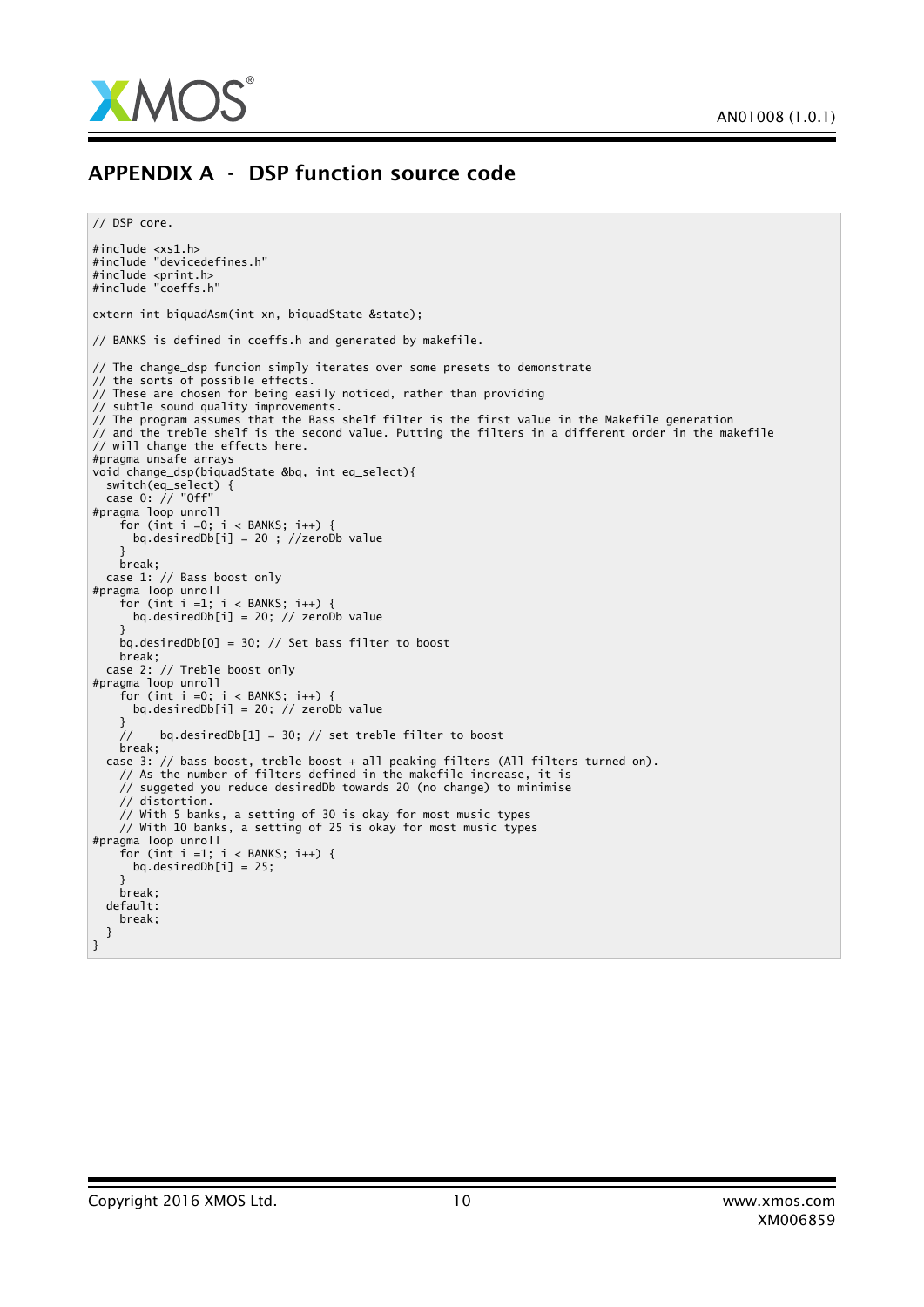

```
//give/get functions based on mixer.xc then simplified.
#pragma unsafe arrays
void giveSamplesToHost(chanend c, const int samples[])
{
#pragma loop unroll
 for (int i=0;i<NUM_USB_CHAN_IN;i++)
  {
        int sample;
        sample = samples[i + NUM_USB_CHAN_OUT];
       outuint(c,sample);
 }
}
#pragma unsafe arrays
static void getSamplesFromHost(chanend c, int samples[], biquadState bs[])
{
 unsigned int l_samp[NUM_USB_CHAN_OUT];
#pragma loop unroll
 for (int i=0;i<NUM_USB_CHAN_OUT;i++)
    {
     int sample, x;
      /* Receive sample from decouple */
      l\_sample[i] = init(t);}
  // timing fails if we do dsp in between receiving for both channels.
  // Instead receive into a local buffer, then do the dsp on both channels.
  // XTA times a single call to biquadAsm as 234 core cycles with 4 banks.
  // 48000 sample freq * 2 channels => ~100000 operations/second or 10us
 // allowance between samples.
 // With an 80 MIPS core speed (500MHz/6 cores), this gives ~36 cascaded biquads as the
 // maximum number possible at a max sample freq of 48kHz (ie BANKS=18).
#pragma loop unroll
 for (int i=0;i<NUM_USB_CHAN_OUT;i++)
    {
     int sample;
      sample = biquadAsm(l_samp[i],bs[i]);
         samples[i] = sample;}
}
#pragma unsafe arrays
void giveSamplesToDevice(chanend c, const int samples[])
{
#pragma loop unroll
   for (int i=0;i<NUM_USB_CHAN_OUT;i++)
    {
        int sample;
       sample = samples[i];
       outuint(c, sample);
   }
}
#pragma unsafe arrays
void getSamplesFromDevice(chanend c, int samples[])
{
#pragma loop unroll
    for (int i=0;i<NUM_USB_CHAN_IN;i++)
    {
       int sample;
       sample = input(c);
                samples[NUM_USB_CHAN_OUT+i] = sample;
 }
}
```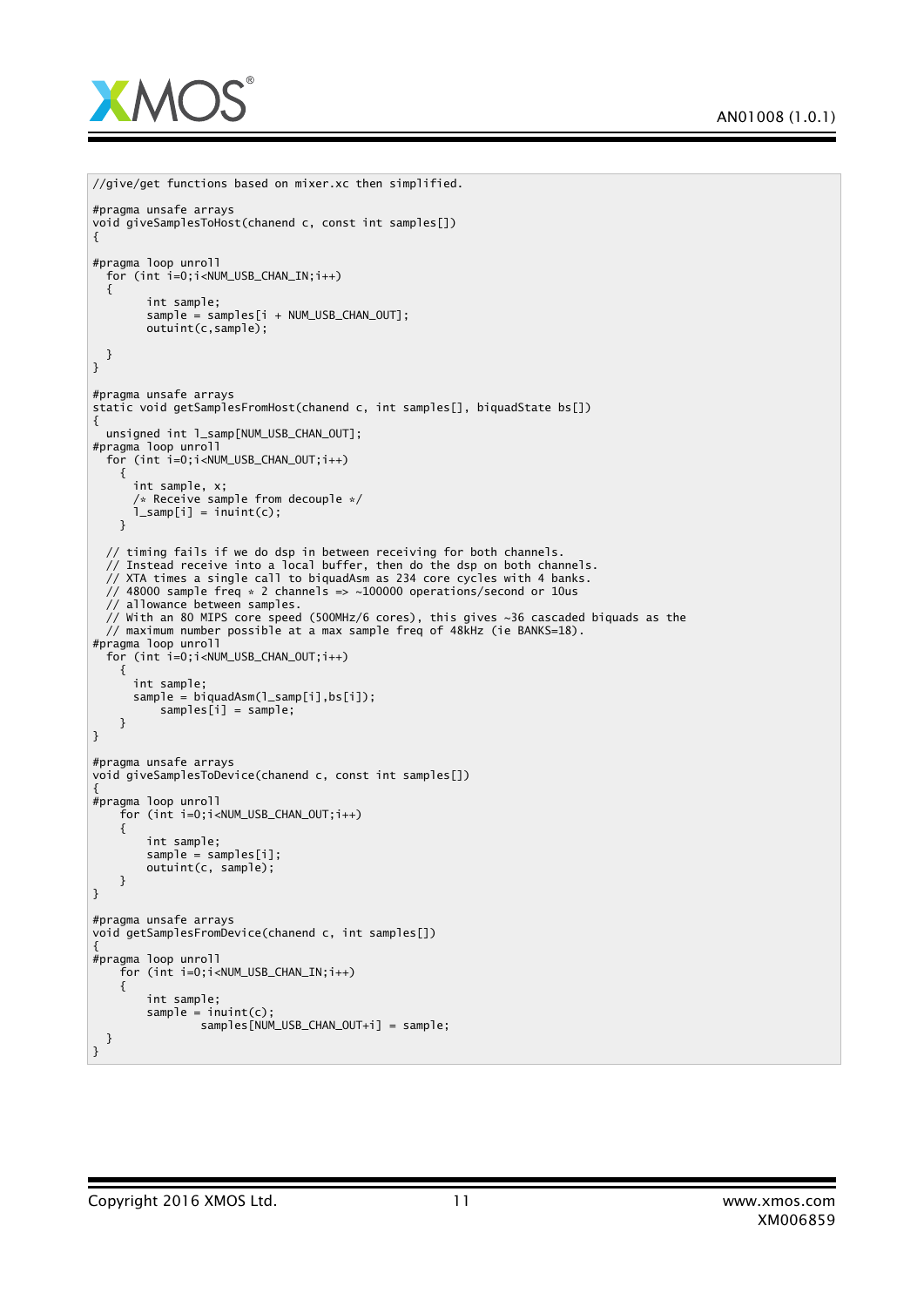

```
void dsp ( chanend c_audio,
              chanend c_decouple,
              in port p_button_a,
              in port p_button_b) {
  /* One larger for an "off" channel for mixer sources" */
int samples[NUM_USB_CHAN_OUT + NUM_USB_CHAN_IN + MAX_MIX_COUNT + 1];
  timer ta, tb;
  unsigned time_a, time_b;
  unsigned button_a_val = 0, button_a_active = 1;
  unsigned biquad_offset = 0, button_b_active = 1, button_b_val = 0;
  unsigned bass_filter = 10;
  biquadState bs[NUM_USB_CHAN_OUT];
  // 20 is the central value (approx no-eq).
  // As values tend to the extremes, distortion will become more prevalent.
  // The spread of available values is defined in the Makefile where
  // the filter coefficients are set.
  // If a smaller coefficient array is used, these values will need to be adjusted.
  initBiquads(bs[0], 20);
  initBiquads(bs[1], 20);
  set_port_inv (p_button_a);
  set_port_inv (p_button_b);
  // zero samples buffer.
  for (int i=0;i<NUM_USB_CHAN_OUT + NUM_USB_CHAN_IN + MAX_MIX_COUNT;i++)
     {
       samples[i] = 0;}
  while(1){ //Implements channel protocol between decouple and audio cores<br>inuint(c_audio); \frac{1}{100} //Get sample request from audio
       inuint(c_audio); //Get sample request from audio<br>outuint(c_decouple, 0); //Send sample request to decoupl
       outuint(c_decouple, 0); <br>if(testct(c_decouple)){ //Test for sample frequency chang
            \text{next}(c_d = c_p) : \text{next}(c_d = c_p) //Test for sample frequency change .<br>
\text{command} = \text{inct}(c_d = c_p) : //Get the CT and command - See command
            command = inc(c_decouple); //Get the CT and command - See commands.h value = inuit(c_decouple); //Get command value from decouple core -
            value = inuint(c_decouple); \frac{1}{2} Get command value from decouple core - normally SR value outct (c_audio, command); \frac{1}{2} //Send control token to audio (SR change)
            outct (c_audio, command); //Send control token to audio (SR change)<br>outuint (c_audio, value); //Now send value to audio
                                                     \frac{1}{2}/Now send value to audio<br>//wait for handshake
            chkct (c_audio, XS1_CT_END);
            outct (c_decouple, XS1_CT_END); //Forward handshake to decouple
       }
       else{ // Normal audio loop
            underflow = inuint(c_decouple); // Get confirmation from decouple indicating we're ready outuint (c_audio, underflow); // Pass it on to audio
            outuint (c_audio, underflow);
            getSamplesFromDevice (c_audio, samples);//Always get input samples from device and send to audio
            if (!underflow) giveSamplesToDevice (c_audio, samples); //Only send audio if not in underflow
            giveSamplesToHost (c_decouple, samples);//Always send samples to decouple
            if (!underflow) getSamplesFromHost (c_decouple, samples, bs);//Only get samples from decouple if no
                  ,→ underflow
       }
     }
  }
```